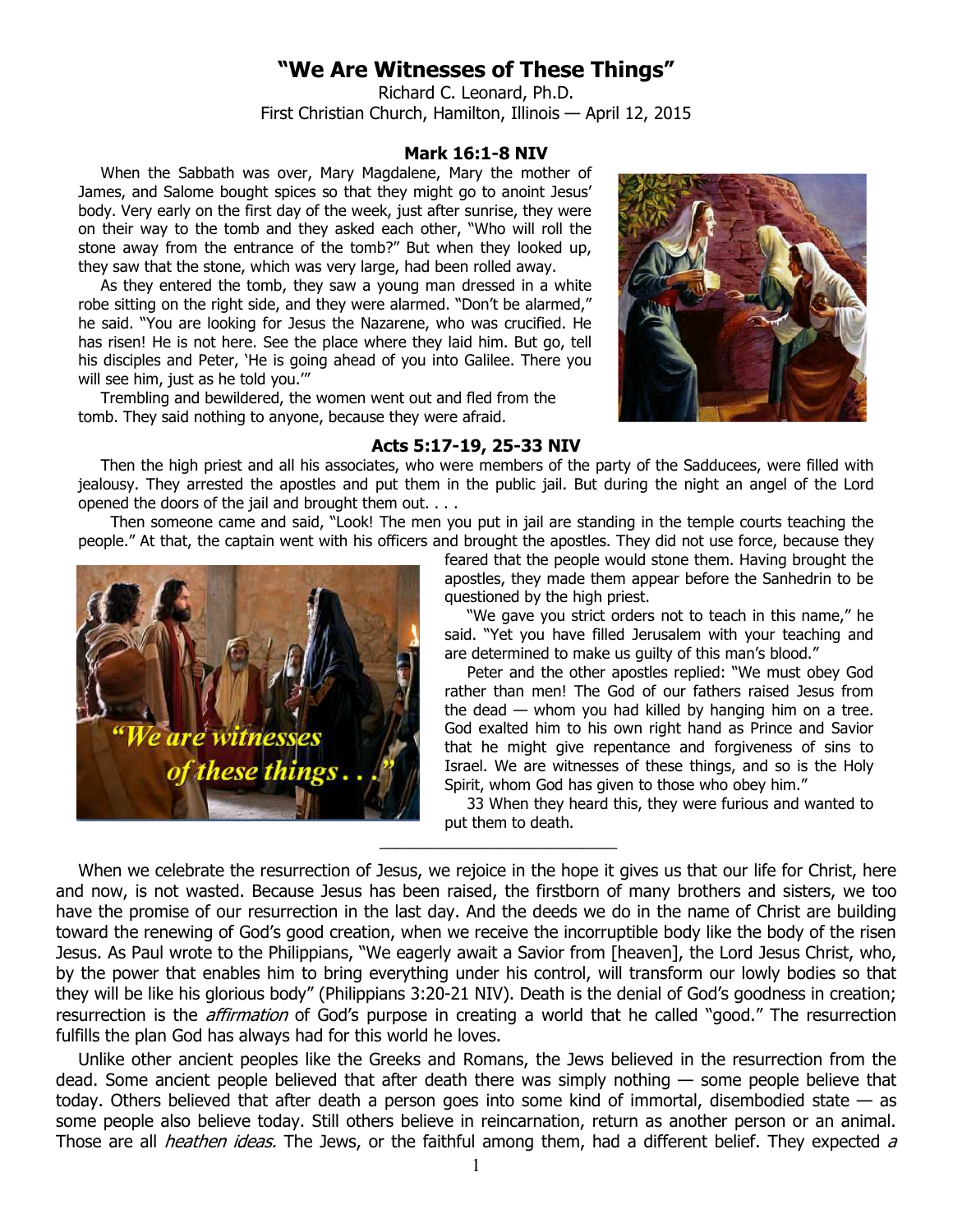resurrection of the same person to a new body on this earth. Jesus stated it this way, in John 5:28-29: "Do not marvel at this; for the hour is coming when all who are in the tombs will hear his voice and come forth,

**After-Death Options:** *•Nothing* ·Immortality in a disembodied State • Reincarnation **•Resurrection of the body** 

those who have done good, to the resurrection of life, and those who have done evil, to the resurrection of judgment." But for most Jews, that event was to happen in, perhaps, the far distant future when their oppressive enemies had been defeated by the long-awaited Messiah.

The astonishing testimony of the first Christians is that this resurrection has already occurred for one man: Jesus of Nazareth. And this event not only certifies that Jesus is Israel's Lord and Messiah, but it also opens up the pathway to resurrection for all people who belong to Jesus — "the firstborn among many brethren" (Romans 8:29) as Paul calls him. If that's true, then this world is a different place from what it

was before. If Jesus is alive, then the authorities and ideologies that claim supremacy over people's lives today are only temporary. They're just poor imitations of the real power and authority that govern this universe, to be revealed in glory on the day of resurrection. Here's what Paul says about it in 1 Corinthians 15:20-27 (RSV):

But in fact Christ has been raised from the dead, the first fruits of those who have fallen asleep. For as by a man came death, by a man has come also the resurrection of the dead. For as in Adam all die, so also in Christ shall all be made alive. But each in his own order: Christ the first fruits, then at his coming those who belong to Christ. Then comes the end, when he delivers the kingdom to God the Father after destroying every rule and every authority and power. For he must reign until he has put all his enemies under his feet. The last enemy to be destroyed is death. For God has put all things in subjection under his feet.

In sending his disciples out with the gospel message, Jesus declared, "All authority in heaven and on earth has been given to me" (Matthew 28:18). This conviction is what gave the first Christians the power to stand up to opposition and persecution by those determined to stamp out their message. When Peter and the other apostles were told to stop preaching about Jesus, their answer was, "We must obey God rather than men." Because Jesus is alive and ruling at God's right hand, Christians cannot respect any earthly



authority that opposes the way of Christ. Each week we pray, "Thy kingdom come, thy will be done on earth as it is in heaven." The will and authority of God are to prevail *here and now*, in whatever you and I do to build toward the day when God brings his new creation into its fullness.

But we know there are many people in this world who don't believe Jesus has been raised from the dead, and who therefore don't understand that he has all authority. We, ourselves, may have some doubts about the



resurrection because of the way we've been brought up, in a culture that denies that miracles could happen or people could rise from the dead. Before we pat ourselves on the shoulder for our enlightened sophistication, and write off ancient people as ignorant and prone to believe anything they're told, let's remind ourselves that people in the ancient world knew, just as well as we do, that when people die they stay dead. The Jews, unlike the Greeks and Romans, believed in resurrection as a *future possibility*, but they would have been as skeptical as we if someone claimed they had already seen someone raised from the dead. Luke's Gospel records that when the women who went to Jesus' tomb found it empty, and two angels told them he's been raised, they reported this to

the disciples. And what was the disciples' reaction? "These words seemed to them an idle tale, and they did not believe them" (Luke 24:11). Jesus' resurrection was such a strange, unexpected event that even his disciples needed solid evidence before they could believe it.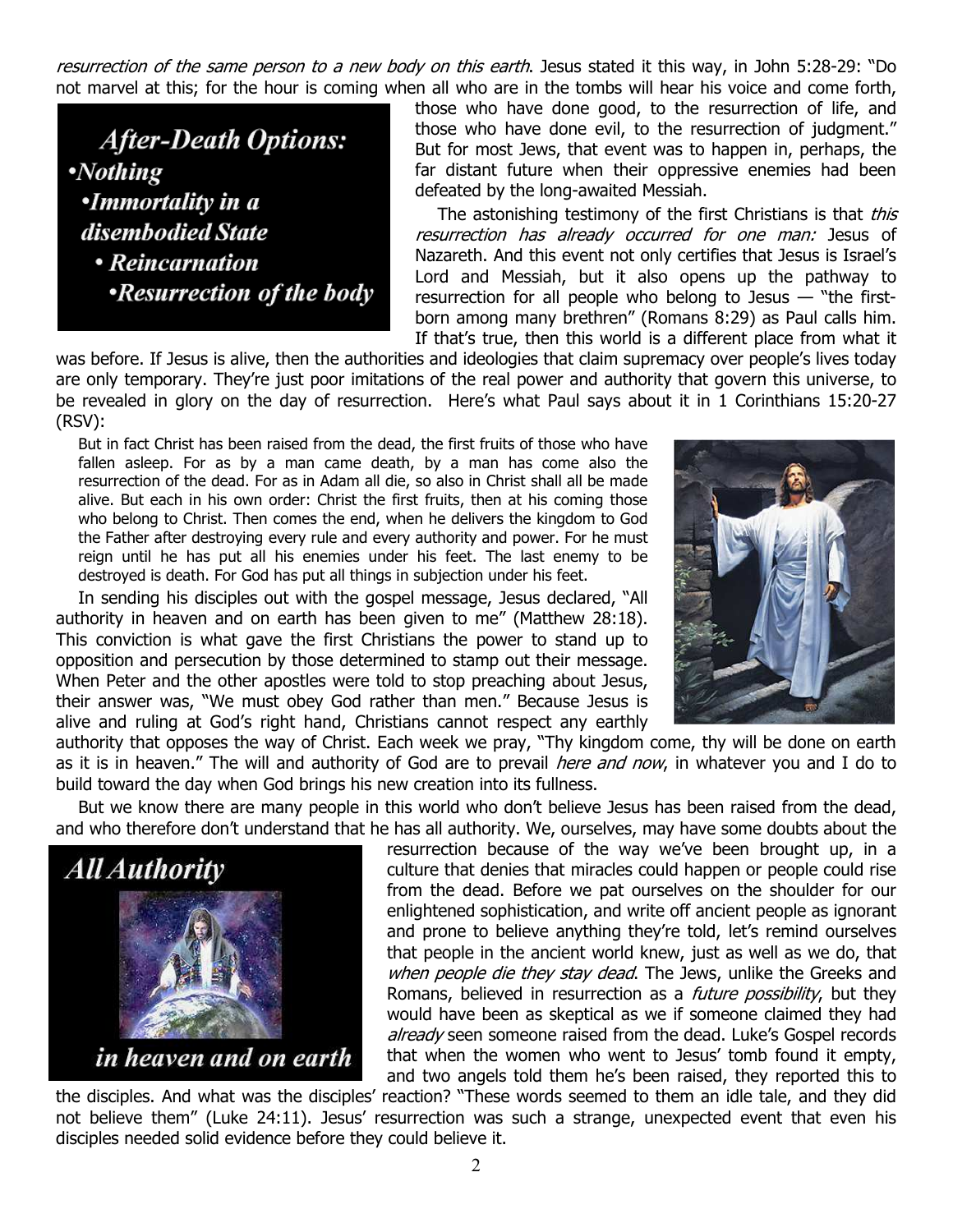So let's go back to those words with which Peter replied to the high priest: "We must obey God rather than men! The God of our fathers raised Jesus from the dead  $-$  whom you had killed by hanging him on a tree. God exalted him to his own right hand as Prince and Savior that he might give repentance and forgiveness of sins to Israel. We are witnesses of these things, and so is the Holy Spirit, whom God has given to those who obey him" (Acts 5:29-32). Peter's certainty about Jesus' being raised from the dead was based on the fact that *he was a witness to it*. He and the other apostles had the evidence, and not even the authority of the Jewish high priest or, eventually, the authority of the Roman Caesar himself, could stop them from declaring that Jesus Christ is Lord. They knew it to be the truth, because they had the evidence.



So what I want to do today is just to take a quick look at some of the historical evidence for the resurrection, and respond to some objections to it. Of course, our main historical sources are the four Gospels themselves, along with other writings of the New Testament. There are historical sources outside the Bible that verify that Christians believed in the resurrection, but the evidence for the resurrection itself comes only from the New Testament.

That brings us to our first piece of evidence. Skeptics attack the Christian belief in the resurrection because, they say, the only evidence for it is in Christian writings, and Christians could have just made up the story later



on. But the gospel of Jesus' resurrection is what got the early Christians in trouble, and even cost many of them their lives (as it still does today). Why would you make up a story, and stick to it when you know it isn't true, if it was just going to put your life in danger? There's no way to explain the origin of the Easter story on that basis. The only logical explanation is that it happened, and the followers of Jesus had to deal with it because, as Peter said, "We are witnesses of these things."

Another problem with that skeptical theory is that the accounts of Jesus' resurrection seem to have taken the form in which we have them fairly soon after the event. As you know, it's generally understood that the Gospel narrative of Jesus' life was handed down by word of mouth, and translated from

Aramaic into Greek, before anyone wrote it down. That process was going on for several decades, but at the time the Gospels were put into writing people were still alive who had been with Jesus and had witnessed what had occurred. You couldn't change the story at a later date because someone could always say, "No, it didn't happen that way." A growing community of believers had the story, and even a Gospel author couldn't change what had been passed down from very early on. Just try reading a familiar story to your small grandchildren, and then change the way it turns out. You'll see what I mean.

And here's a third aspect to the Gospels' resurrection account. Each of the four Gospels tells a slightly different story of what happened. For example, Mark lists three women who went to the tomb and found it empty. Matthew mentions only two. Luke says they were women from Galilee, and names three of them, plus other unnamed women, but one of the ones he names is different from the one Mark names. And John only names Mary Magdalene, who appears in the other Gospels also. Skeptics claim these inconsistencies invalidate the story. The truth is that the differences between the Gospel accounts make them *more believable*. If everyone told the same story, it would look like Matthew, Mark, Luke, and John got together and said, "Let's be sure to each put out the same 'party line.'" If the Gospels were like that, they would be less believable, not more.

And if you've ever been involved in an auto accident, you know that the same event can easily be reported in different ways by the people involved. Imagine a traffic court judge saying, "This driver says it happened this way, and this other driver says it happened another way, so I guess there wasn't any accident, after all." Even if different people tell it in a different way, no one doubts that the incident occurred.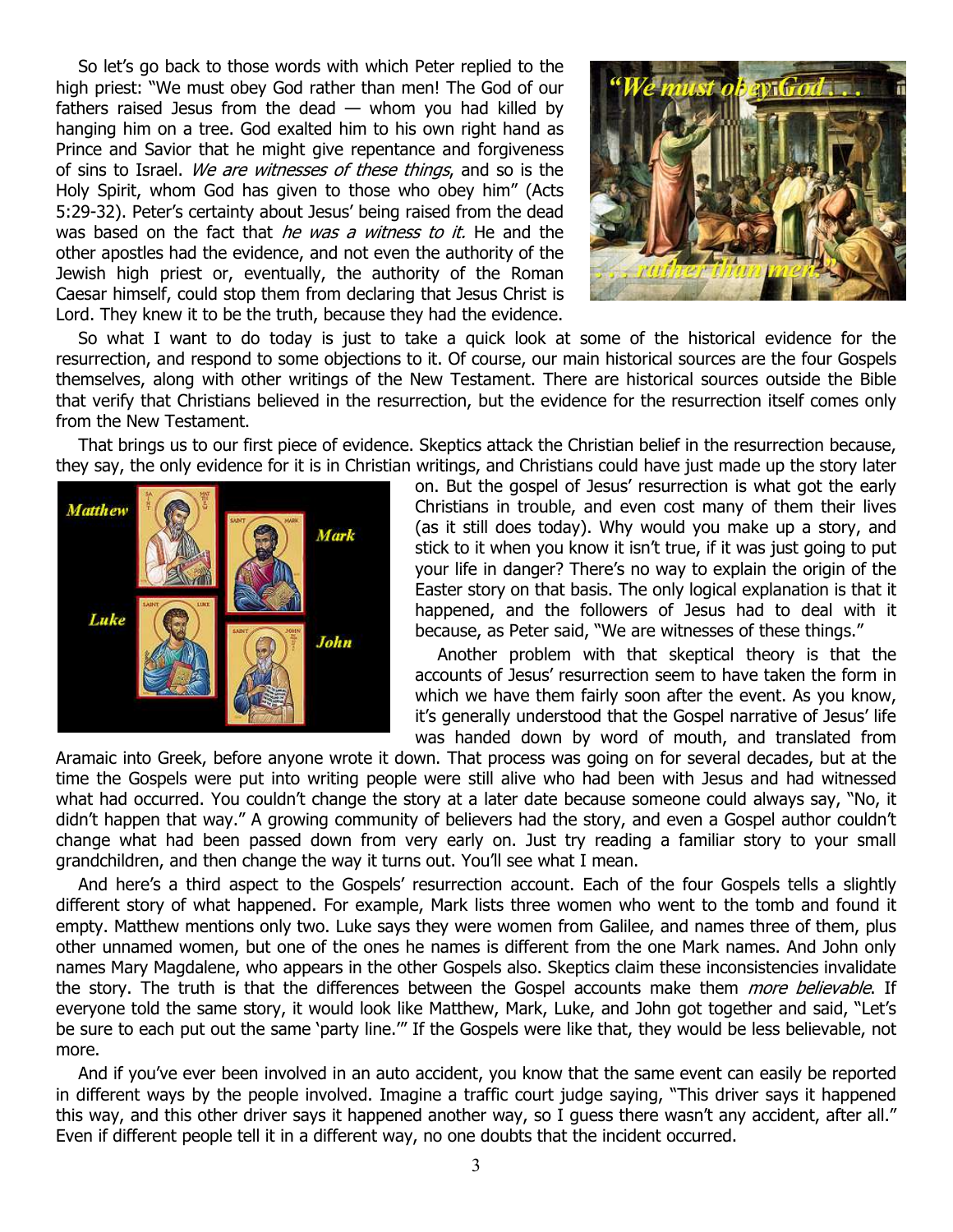While we're talking about the number of women at the tomb, let's remind ourselves of this fact: in the ancient world, women weren't regarded as credible witnesses. If you were going to invent a story about Jesus being raised from the dead and leaving behind an empty tomb, the last thing you would put into your story is that the first witnesses to this event were women. The presence of the women in all four Gospels tells us that these accounts weren't made up later, but all come from the time of the event itself. When Paul tells the story later on, in 1 Corinthians 15, he mentions Jesus' appearances to Peter and the apostles, to James the brother of Jesus, and to 500 brethren, but he leaves out the women. But he adds that many of the first witnesses are still around, so you can check the story with them.

Here's another interesting feature of the Gospel accounts of the resurrection. Throughout the whole story of Jesus' life and ministry the Gospel writers point to Scripture passages in the Old Testament that Jesus fulfills. For example, when Jesus enters Jerusalem riding on a donkey — what we call Palm Sunday — Matthew indicates this fulfills the prophecy of Zechariah 9:9 about the coming of Israel's king. But in the Gospel narratives of the resurrection we don't find these references to the Old Testament. The event occurred, and the account of it was formed by the various witnesses, before the early church had time to reflect on the Scriptures and realize how Jesus' resurrection fulfilled what had been written. Later, in chapter 2 of the Book of Acts for example, Peter is able to quote from Psalm 16 and Psalm



110 as foreseeing the resurrection of Jesus, but in the Gospels this doesn't happen. The eyewitness accounts of the resurrection are fresh, told just as the surprising and unexpected event must have occurred, before the theological experts had a chance to go over them and show how they fit with what had been prophesied in the Scriptures. This is just another example of the kind of evidence a serious historian uses in concluding that the New Testament narratives of Jesus' resurrection originated soon after the event, and can be trusted as eyewitness accounts. Matthew, Mark, Luke and John — even if they wrote some time after the resurrection wrote down what they heard, just as it came to them from the original eyewitnesses.

People who want to discredit the Christian faith will always find ways, no matter how ridiculous, to question the Gospel accounts of the resurrection. Some have claimed that Jesus didn't really die on the cross, but just fainted and after a few days recovered enough to appear to his followers. If you know anything about Roman crucifixion methods you understand how unbelievable that theory is. Anyone who had endured what Jesus suffered on the cross, and then somehow survived, could hardly have presented himself within a few days as the victorious, authoritative figure of the risen Jesus, commanding worship and allegiance. Without the incorruptible body of his resurrection, Jesus would have appeared a sorry figure indeed, hardly one able to inspire his disciples to proclaim a message that would put their own lives in jeopardy.



But why would anyone want to discredit the Gospel accounts of the resurrection? Isn't it good news for anyone who it looking for hope, both in this life and the life beyond? The announcement that God's renewal of creation has begun in the rising from the dead of one man, Messiah Jesus, should be "good news," or gospel, for billions of people around the  $a$ lobe  $-$  and we believe it is. But there are people who fight it tooth and nail, and ridicule or persecute Christians for believing it. Why is that?

To begin to answer this question, let's go back to that passage we read from the end of the Gospel of Mark. Biblical scholars have long puzzled over that strange ending of verse 8, because the most ancient and trustworthy manuscripts stop

right there: "And they went out and fled from the tomb; for trembling and astonishment had come upon them; and they said nothing to any one, for they were afraid." The sentence ends with a word that, in Greek, is never used at the end of a sentence. That's an odd way to end a Gospel, and if you look at your printed Bible